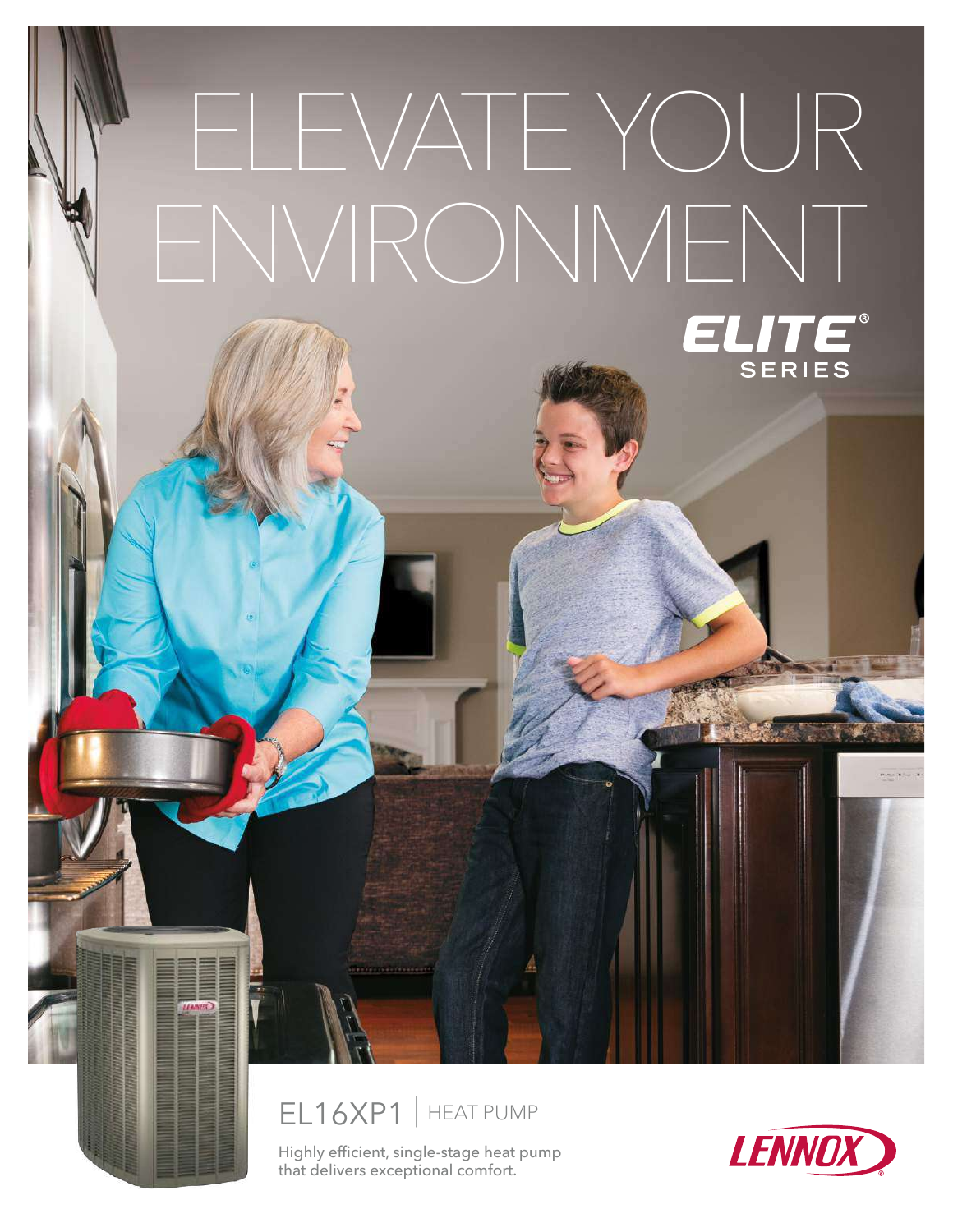# NEXT-LEVEL PERFORMAC

Elite® Series takes the Lennox® promise of exceptional comfort and performance to the next level. This superior product family delivers remarkable efficiency. It's time to elevate your environment. It's time for Lennox Elite.

#### **Elevate Your Air.**

### Energy efficient doesn't even begin to cover it.

Features a highly efficient heat pump with the potential to significantly reduce your energy costs. And with dual-fuel compatibility, it saves even more energy when paired with a Lennox gas furnace.



This heat pump has earned the ENERGY STAR® certification, which means it meets or exceeds guidelines set forth by the U.S. Environmental Protection Agency.

## Stops sound in its tracks.

A specialized sound dampening system keeps your home comfortably quiet, even in the most demanding conditions. In addition, the silently precise direct-drive fan provides longer equipment life in challenging environments.

### Durability that raises the bar.

Together, corrosion protection in the PermaGuard™ unit base and the galvanized steel cabinet's powder finish ensure that your heat pump—and your peace of mind—lasts longer.







\*Covered components may be eligible to receive a 10-year limited warranty. Online equipment registration at www.lennoxregistration.com is required within 60 days of installation (except in California and Quebec) or Lennox' base warranty will apply. Applies to residential applications only. See actual warranty certificate for details. Note: Due to Lennox' ongoing commitment to quality, specifications and ratings are subject to change without notice.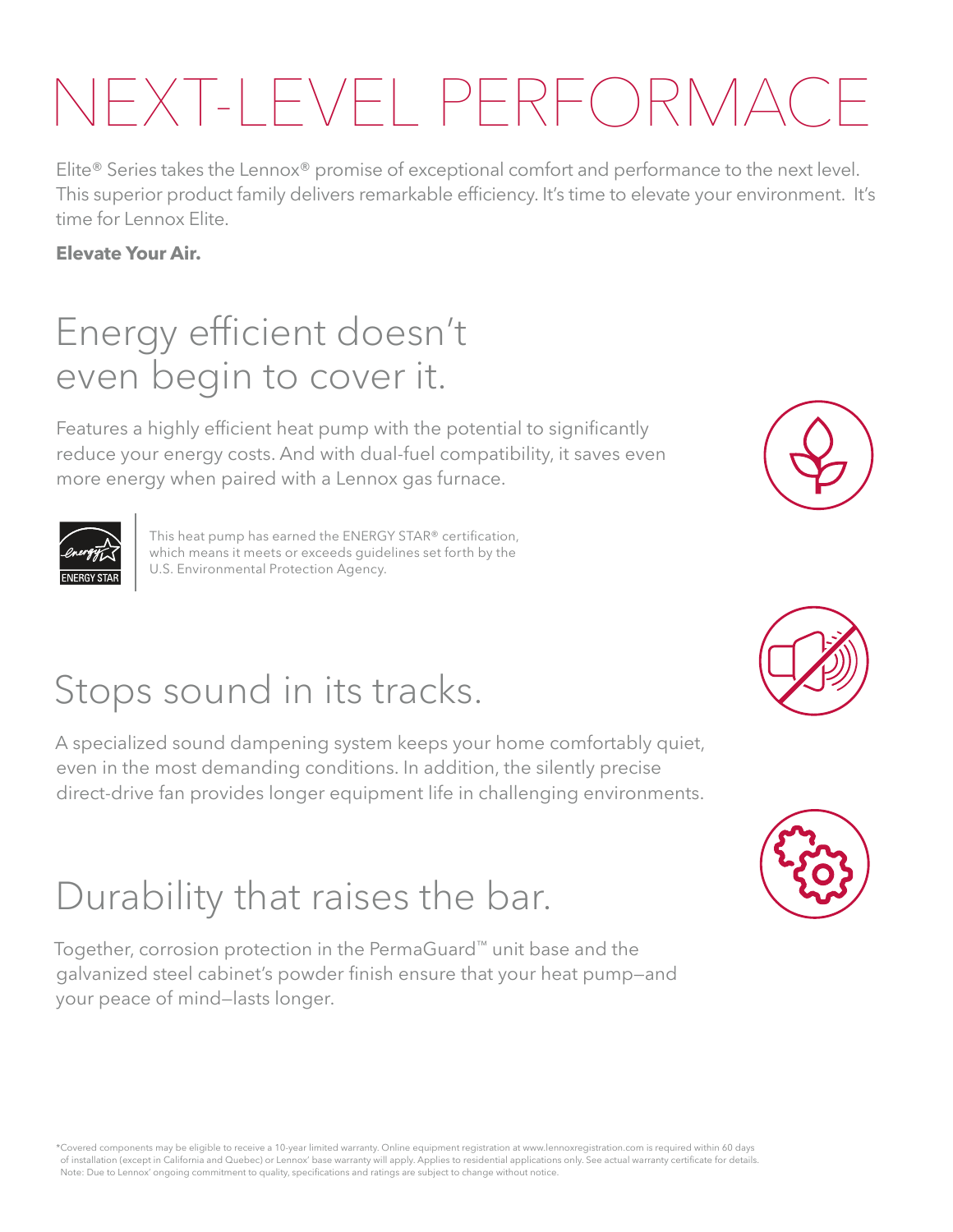

With years of rigorous testing under the most extreme conditions, our Quantum<sup>™</sup> Coil-featuring a proprietary aluminum alloy exclusive to









PEACE-OF-MIND PROTECTION

Comes with a 10-year limited warranty on the compressor and a 5-year limited warranty on all remaining covered components.\*